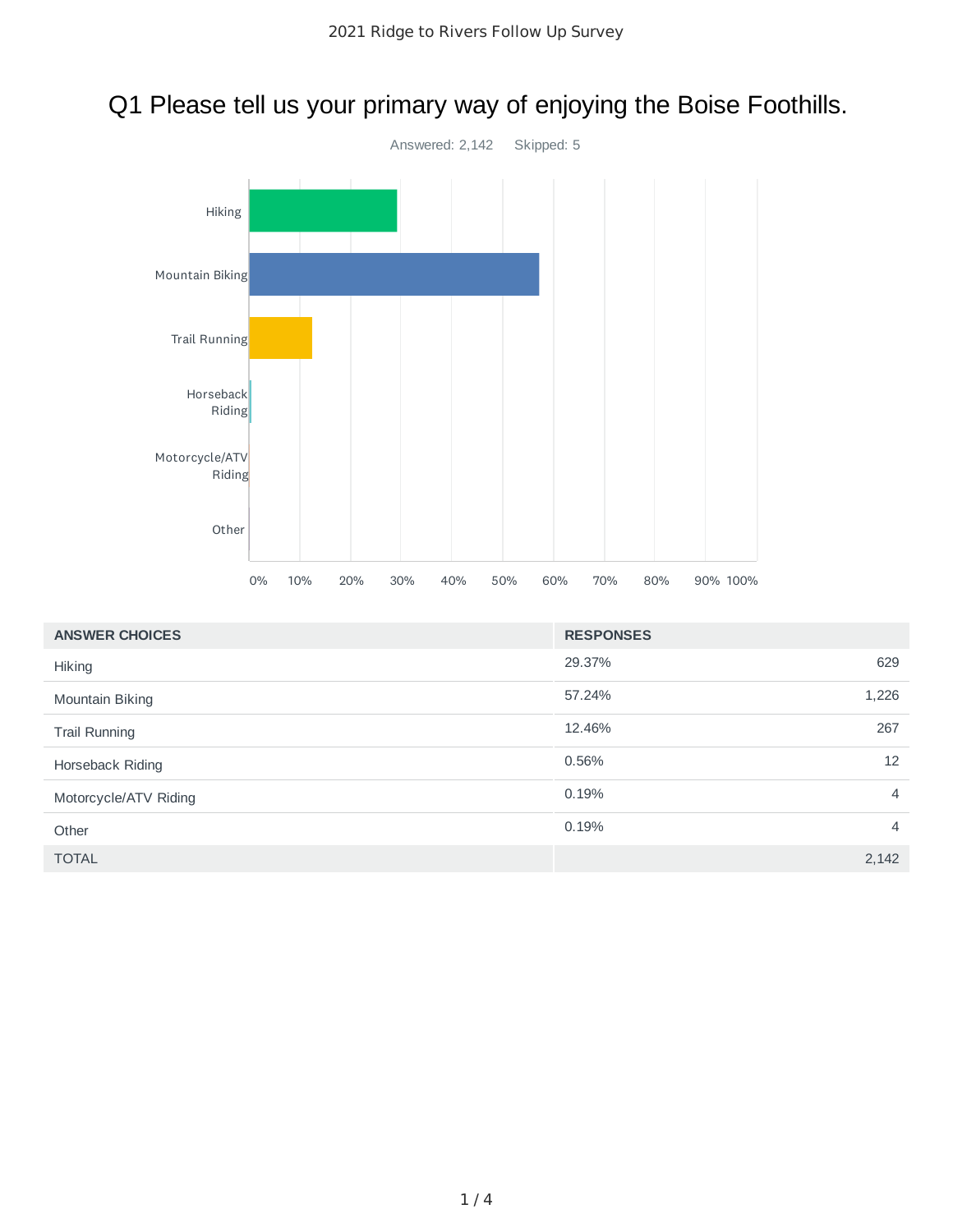Q2 Responses were mixed in the initial 2021 Ridge to Rivers survey related to support for a pilot management strategy separating use on Lower Hulls Gulch Trail. Please answer the following question to provide further feedback.Would you support a pilot management strategy (implemented April to November 2021) allowing only downhill bike traffic on odd days of the month and only pedestrians, horses and uphill mountain bikers on even days of the month?



| <b>ANSWER CHOICES</b> | <b>RESPONSES</b> |
|-----------------------|------------------|
| Yes                   | 63.15%<br>1,352  |
| <b>No</b>             | 36.85%<br>789    |
| <b>TOTAL</b>          | 2,141            |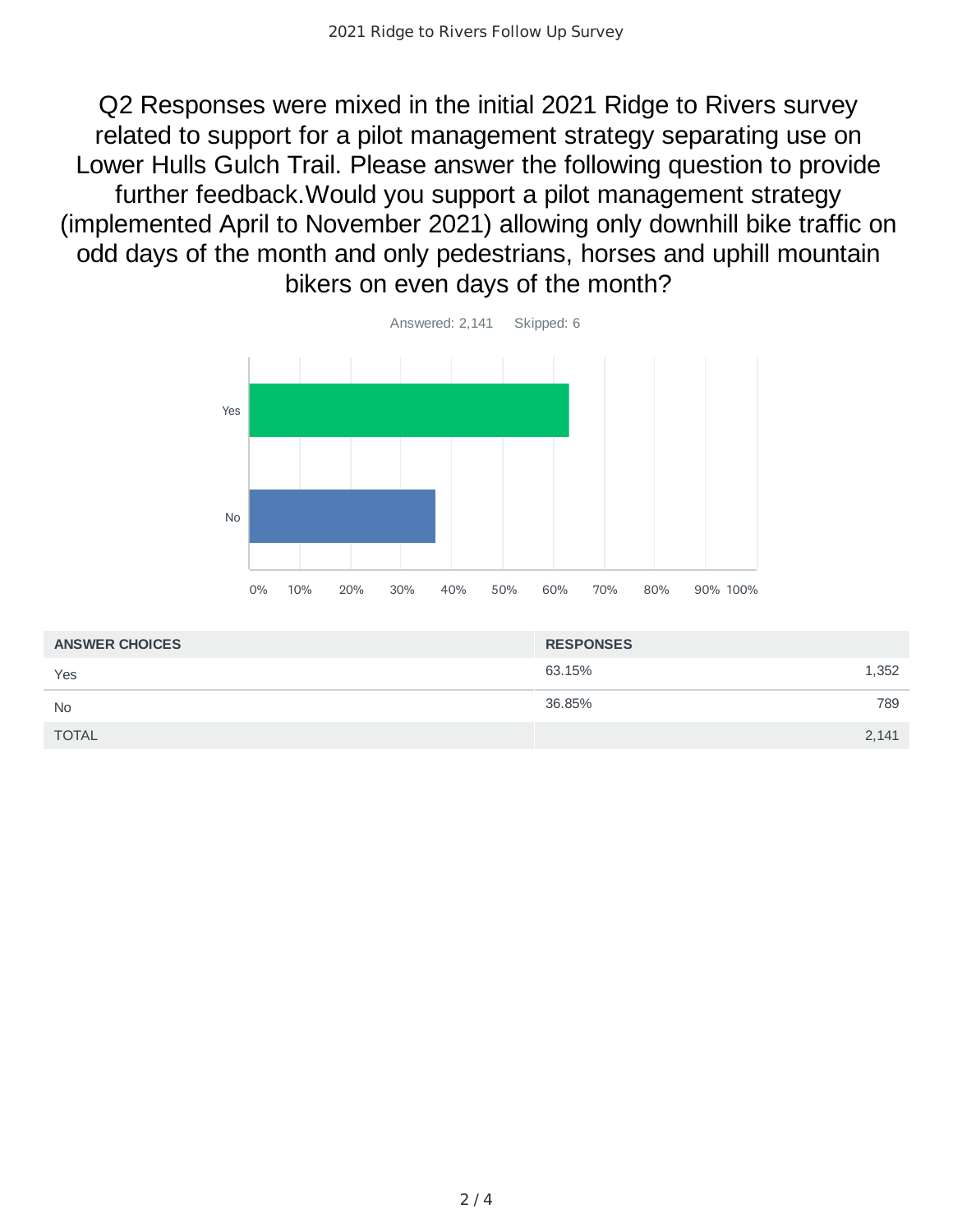Q3 The following question clarifies the proposed separation of use on Bucktail Trail #20A.Do you support separating user groups on Bucktail Trail by creating a new pedestrian only route nearby? Mountain bikers would continue to use the existing Bucktail Trail as a downhill only route (uphill would be via Central Ridge Trail).



| <b>ANSWER CHOICES</b> | <b>RESPONSES</b> |
|-----------------------|------------------|
| Yes                   | 84.09%<br>1,797  |
| <b>No</b>             | 340<br>15.91%    |
| <b>TOTAL</b>          | 2,137            |